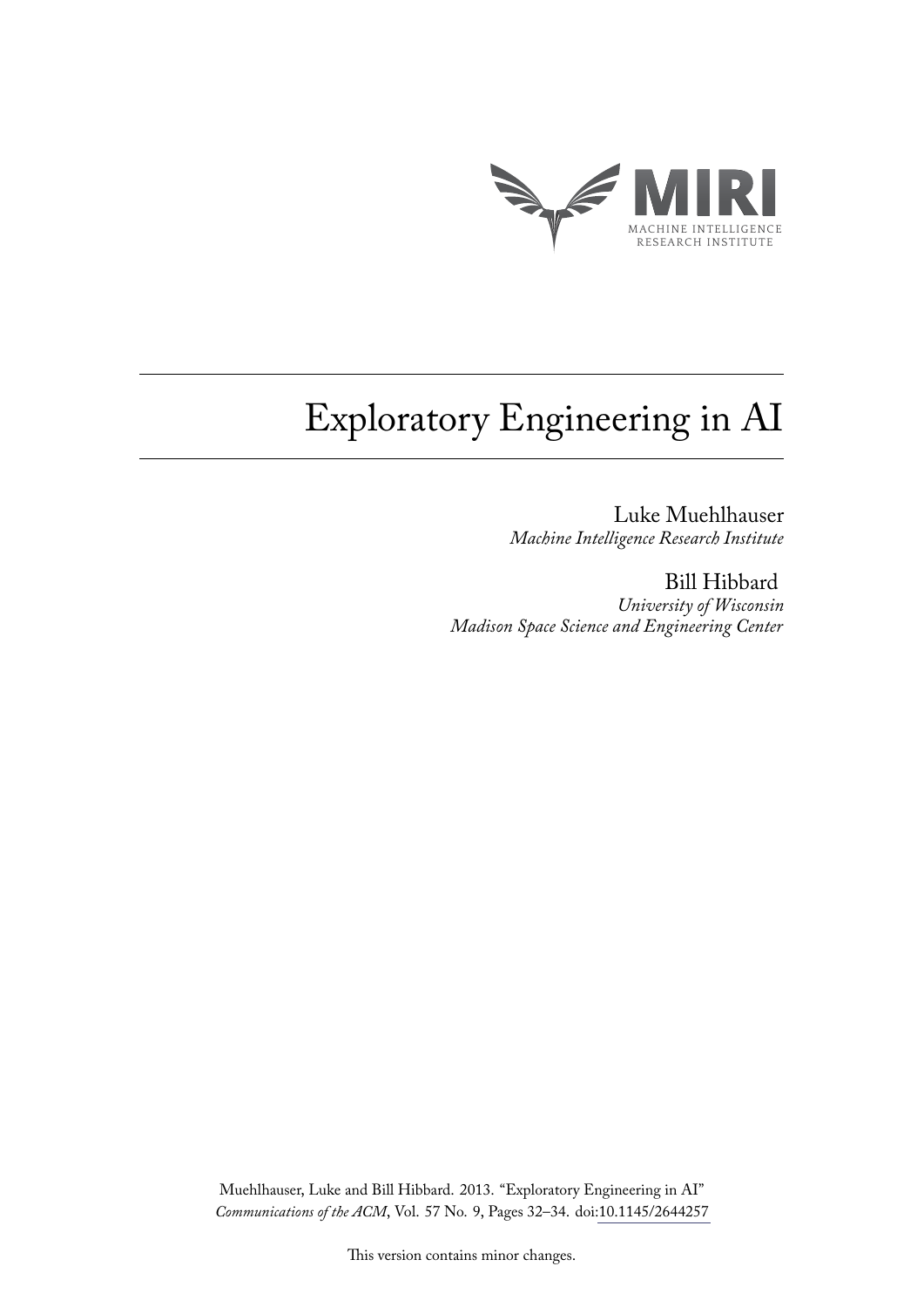We regularly see examples of new artificial intelligence (AI) capabilities. Google's selfdriving car has safely traversed thousands of miles. Watson beat the *Jeopardy!* champions, and Deep Blue beat the chess champion. Boston Dynamics' Big Dog can walk over uneven terrain and right itself when it falls over. From many angles, software can recognize faces as well as people can.

As their capabilities improve, AI systems will become increasingly independent of humans. We will be no more able to monitor their decisions than we are now able to check all the math done by today's computers. No doubt such automation will produce tremendous economic value, but will we be able to *trust* these advanced autonomous systems with so much capability?

For example, consider the autonomous trading programs which lost Knight Capital \$440 million (pre-tax) on August 1st, 2012, requiring the firm to quickly raise \$400 million to avoid bankruptcy (Valetkevitch and Mikolajczak [2012\)](#page-5-0). This event undermines a common view that AI systems cannot cause much harm because they will only ever be tools of human masters. Autonomous trading programs make millions of trading decisions per day, and they were given sufficient capability to nearly bankrupt one of the largest traders in U.S. equities.

Today, AI safety engineering mostly consists in a combination of formal methods and testing. Though powerful, these methods lack foresight: they can be applied only to particular extant systems. We describe a third, complementary approach which aims to predict the (potentially hazardous) properties and behaviors of broad classes of future AI agents, based on their mathematical structure (e.g. reinforcement learning). Such projects hope to discover methods "for determining whether the behavior of learning agents [will remain] within the bounds of pre-specified constraints . . . after learning" (Spears [2006\)](#page-5-1). We call this approach "exploratory engineering in AI."

# **1. Exploratory Engineering in Physics, Astronautics, Computing, and AI**

In 1959, Richard Feynman pointed out that the laws of physics (as we understand them) straightforwardly imply that we should be able to "write the entire 24 volumes of the *Encyclopaedia Brittanica* on the head of a pin" (Feynman [1959\)](#page-5-2). Feynman's aim was to describe technological possibilities as constrained not by the laboratory tools of his day but by known physical law, a genre of research Eric Drexler later dubbed "exploratory engineering" (Drexler [1991\)](#page-5-3). Exploratory engineering studies the ultimate limits of yetto-be-engineered devices, just as theoretical physics studies the ultimate limits of natural systems. Thus, exploratory engineering "can expose otherwise unexpected rewards from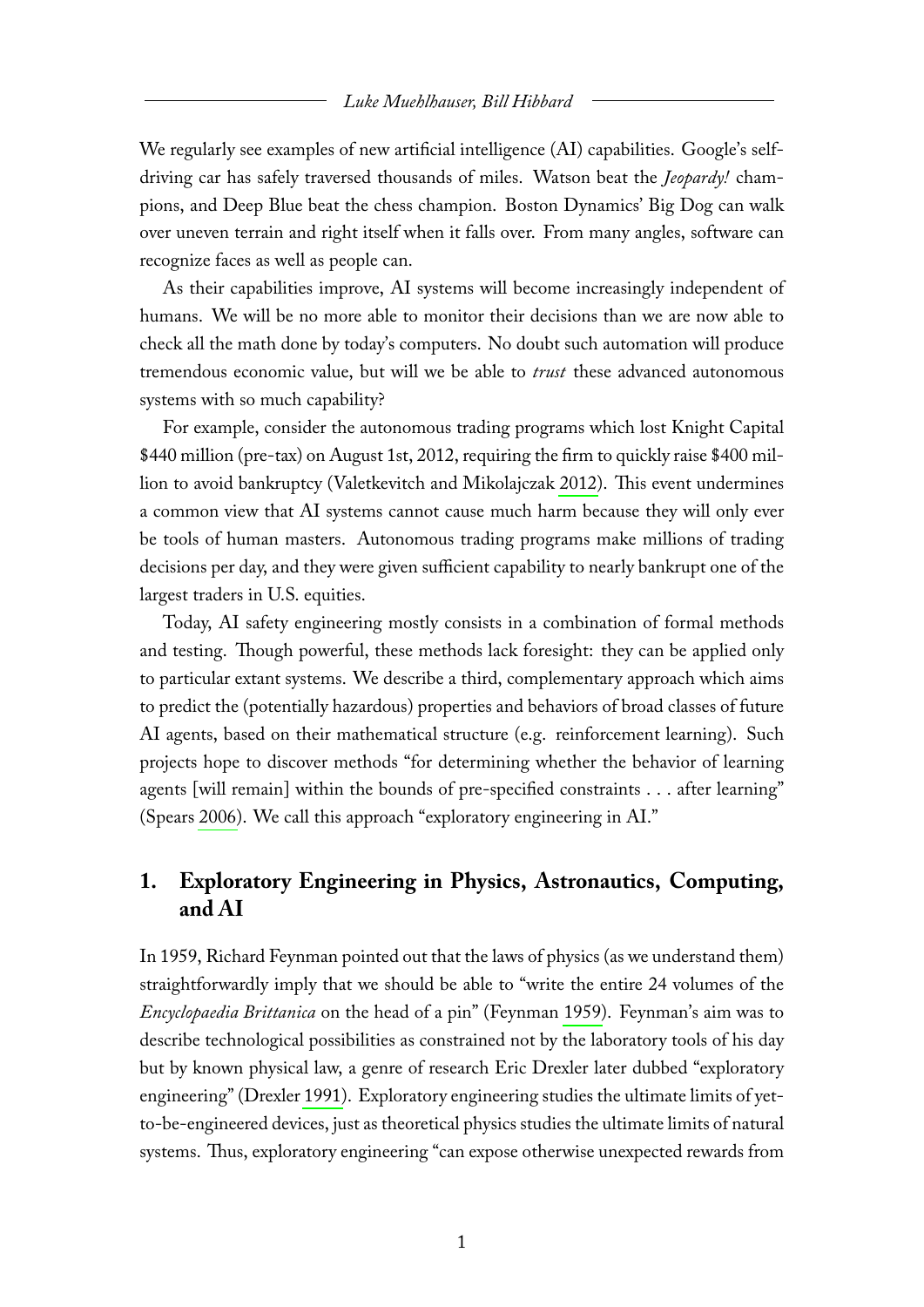pursuing particular research directions [and] thus improve the allocation of scientific resources" (Drexler [1992\)](#page-5-4).

This kind of exploratory engineering in physics led to large investments in nanoscale technologies and the creation of the U.S. National Nanotechnology Initiative. Today, nanoscale technologies have a wide range of practical applications, and in 2007 Israeli scientists printed the entire Hebrew Bible onto an area smaller than the head of a pin (*[Associated Press](#page-5-5)* [2007\)](#page-5-5).

Nanoscience is hardly the only large-scale example of exploratory engineering. Decades earlier, the scientists of pre-Sputnik astronautics studied the implications of physical law for spaceflight, and their analyses enabled the later construction and launch of the first spacecraft. In the 1930s, Alan Turing described the capabilities and limitations of mechanical computers several years before John von Neumann, Konrad Zuse, and others figured out how to build them. And since the 1980s, quantum computing researchers have been discovering algorithms and error-correction techniques for quantum computers that we cannot yet build—but whose construction is compatible with known physical law.

Pushing the concept of exploratory engineering a bit beyond Drexler's original definition, we apply it to some recent AI research that formally analyzes the implications of some theoretical AI models. These models might not lead to useful designs as was the case in astronautics and nanoscience, but like the theoretical models that Butler Lampson used to identify the "confinement problem" in 1973 (Lampson [1973\)](#page-5-6), these theoretical AI models do bring to light important considerations for AI safety, and thus they "expose otherwise unexpected rewards from pursuing particular research directions" in the field of AI safety engineering. In this article, we focus on theoretical AI models inspired by Marcus Hutter's AIXI (Hutter [2012\)](#page-5-7), an optimal agent model for maximizing an environmental reward signal.

## **2. AIXI-like Agents and Exploratory Engineering**

How does AIXI work? Just as an idealized chess computer with vast amounts of computing power could brute-force its way to perfect chess play by thinking through the consequences of all possible move combinations, AIXI brute-forces the problem of general intelligence by thinking through the consequences of all possible actions, given all possible ways the universe might be. AIXI uses Solomonoff 's universal prior to assign a relative prior probability to every possible (computable) universe, marking simpler hypotheses as more likely. Bayes' Theorem is used to update the likelihood of hypotheses based on observations. To make decisions, AIXI chooses actions that maximize its ex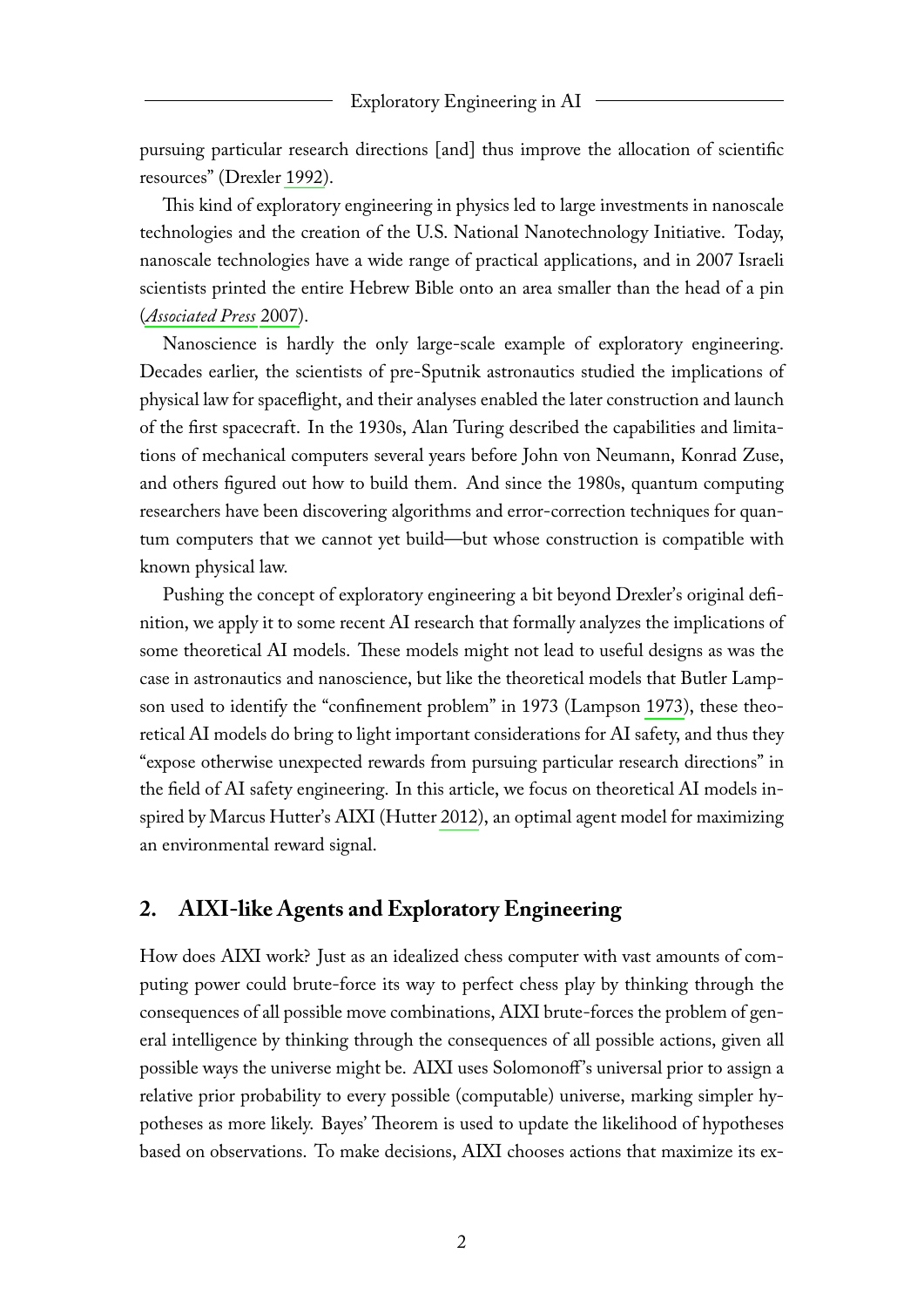pected reward. More general variants of AIXI maximize a utility function defined on their observations and actions.

Based on an assumption of a stochastic environment containing an infinite amount of information, the original AIXI model is uncomputable and therefore not a subject of exploratory engineering. Instead, finitely computable variants of AIXI, based on the assumption of a stochastic environment containing a finite amount of information, can be used for exploratory engineering in AI. The results described below don't depend on the assumption of infinite computation.

A Monte-Carlo approximation of AIXI can play Pac-Man and other simple games (Veness et al. [2011\)](#page-6-0), but some experts think AIXI approximation isn't a fruitful path toward human-level AI. Even if that's true, AIXI is the first model of cross-domain intelligent behavior to be so completely and formally specified that we can use it to make formal arguments about the properties which would obtain in certain classes of hypothetical agents if we could build them today. Moreover, the formality of AIXI-like agents allows researchers to uncover potential safety problems with AI agents of increasingly general capability—problems which could be addressed by additional research, as happened in the field of computer security after Lampson's article on the confinement problem.

AIXI-like agents model a critical property of future AI systems: that they will need to explore and learn models of the world. This distinguishes AIXI-like agents from current systems that use predefined world models, or learn parameters of predefined world models. Existing verification techniques for autonomous agents (Fisher, Dennis, and Webster [2013\)](#page-5-8) apply only to particular systems, and to avoiding unwanted optima in specific utility functions. In contrast, the problems described below apply to broad classes of agents, such as those that seek to maximize rewards from the environment.

For example, in 2011 Mark Ring and Laurent Orseau analyzed some classes of AIXIlike agents to show that several kinds of advanced agents will maximize their rewards by taking direct control of their input stimuli (Ring and Orseau [2011\)](#page-5-9). To understand what this means, recall the experiments of the 1950s in which rats could push a lever to activate a wire connected to the reward circuitry in their brains. The rats pressed the lever again and again, even to the exclusion of eating. Once the rats were given direct control of the input stimuli to their reward circuitry, they stopped bothering with more indirect ways of stimulating their reward circuitry, such as eating. Some humans also engage in this kind of "wireheading" behavior when they discover that they can directly modify the input stimuli to their brain's reward circuitry by consuming addictive narcotics. What Ring and Orseau showed was that some classes of artificial agents will wirehead—that is, they will behave like drug addicts.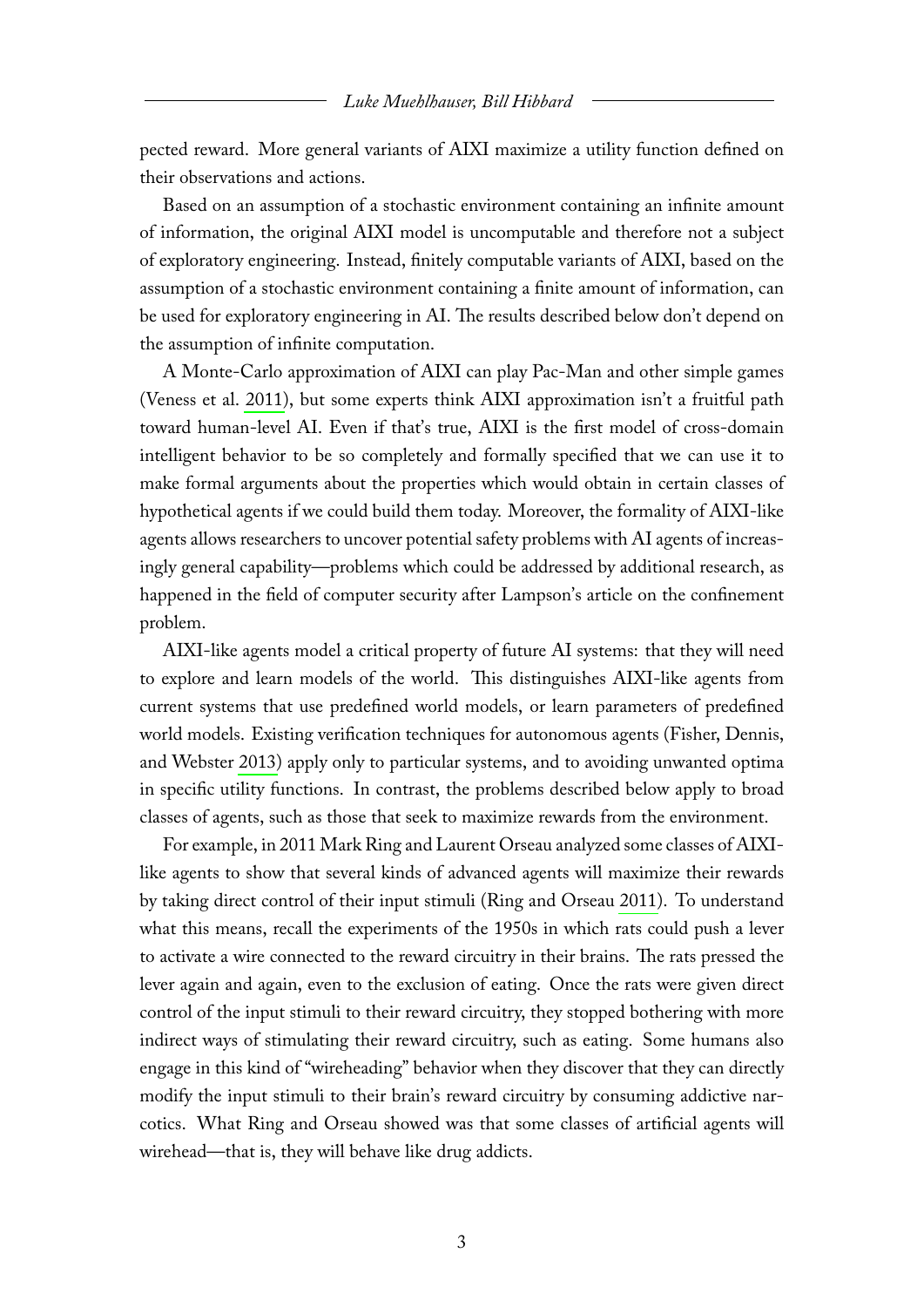#### Exploratory Engineering in AI

Fortunately, there may be some ways to avoid the problem. In their 2011 paper, Ring and Orseau showed that some types of agents will resist wireheading. And in 2012, Bill Hibbard [\(2012\)](#page-5-10) showed that the wireheading problem can also be avoided if three conditions are met: (1) the agent has some foreknowledge of a stochastic environment, (2) the agent uses a utility function instead of a reward function, and (3) we define the agent's utility function in terms of its internal mental model of the environment. Hibbard's solution was inspired by thinking about how *humans* solve the wireheading problem: we can stimulate the reward circuitry in our brains with drugs, yet most of us avoid this temptation because our models of the world tell us that drug addiction will change our motives in ways that are bad according to our current preferences.

Relatedly, Daniel Dewey [\(2011\)](#page-5-11) showed that in general, AIXI-like agents will locate and modify the parts of their environment that generate their rewards. For example, an agent dependent on rewards from human users will seek to replace those humans with a mechanism that gives rewards more reliably. As a potential solution to this problem, Dewey proposed a new class of agents called *value learners*, which can be designed to learn and satisfy any initially unknown preferences, so long as the agent's designers provide it with an idea of what constitutes evidence about those preferences.

Practical AI systems are embedded in physical environments, and some experimental systems employ their environments for storing information. Now AIXI-inspired work is creating theoretical models for dissolving the agent-environment boundary used as a simplifying assumption in reinforcement learning and other models, including the original AIXI formulation (Orseau and Ring [2012b\)](#page-5-12). When agents' computations must be performed by pieces of the environment, they may be spied on or hacked by other, competing agents. One consequence shown in another paper by Orseau and Ring is that, if the environment can modify the agent's memory, then in some situations even the simplest stochastic agent can outperform the most intelligent possible deterministic agent (Orseau and Ring [2012a\)](#page-5-13).

### **3. Conclusion**

Autonomous intelligent machines have the potential for large impacts on our civilization (Vardi [2012\)](#page-5-14). Exploratory engineering gives us the capacity to have some foresight into what these impacts might be, by analyzing the properties of agent designs based on their mathematical form. Exploratory engineering also enables us to identify lines of research—such as the study of Dewey's value-learning agents—that may be important for anticipating and avoiding unwanted AI behaviors. This kind of foresight will be increasingly valuable as machine intelligence comes to play an ever-larger role in our world.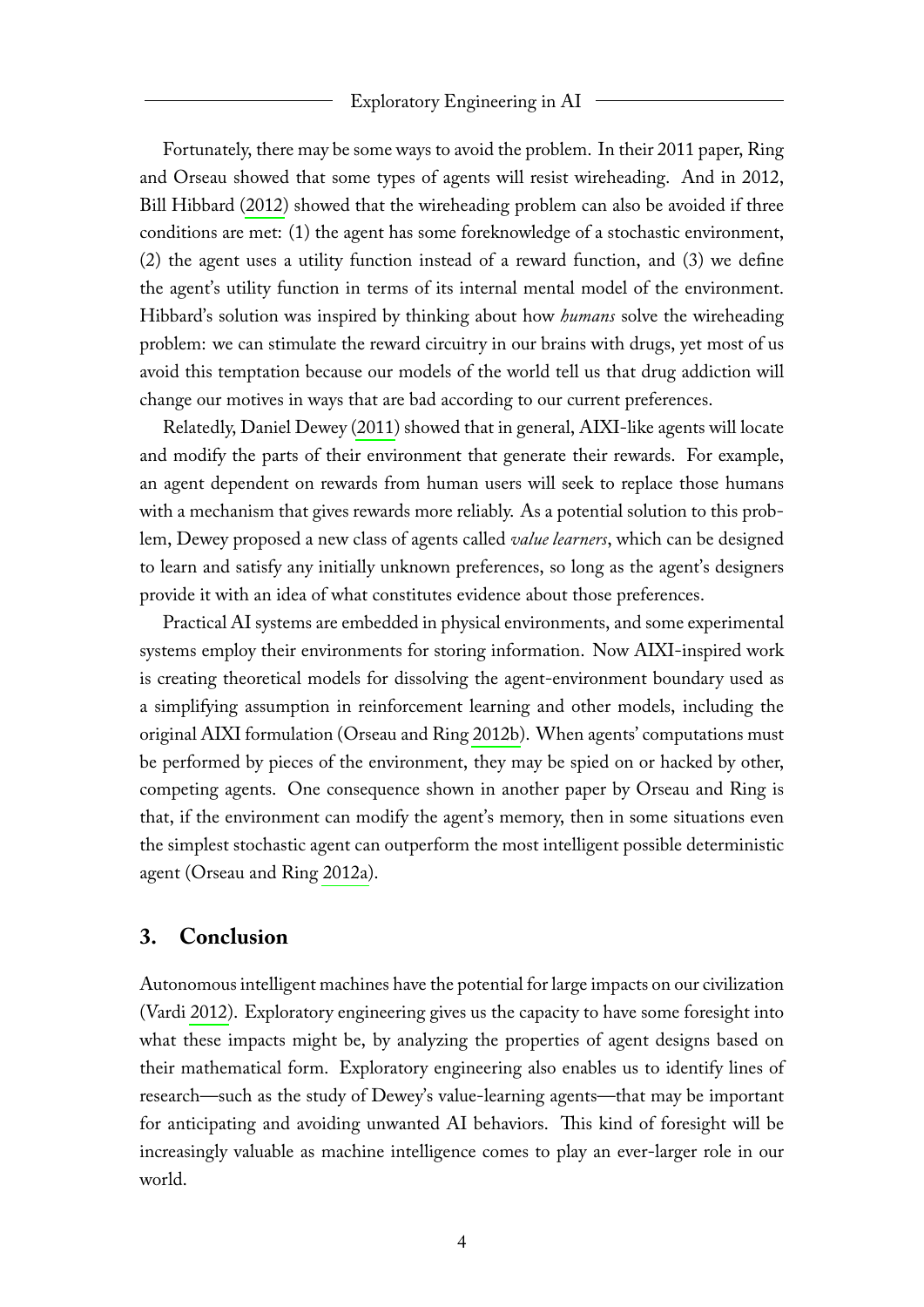## **References**

- <span id="page-5-5"></span>*Associated Press.* 2007. "Haifa Technion Scientists Create World's Smallest Bible." December 24. [http:](http://www.haaretz.com/news/haifa-technion-scientists-create-world-s-smallest-bible-1.235825) [//www.haaretz.com/news/haifa-technion-scientists-create-world-s-smallest](http://www.haaretz.com/news/haifa-technion-scientists-create-world-s-smallest-bible-1.235825)[bible-1.235825](http://www.haaretz.com/news/haifa-technion-scientists-create-world-s-smallest-bible-1.235825).
- <span id="page-5-16"></span>Bach, Joscha, Ben Goertzel, and Matthew Iklé, eds. 2012. *Artificial General Intelligence: 5th International Conference, AGI 2012, Oxford, UK, December 8–11, 2012. Proceedings.* Lecture Notes in Artificial Intelligence 7716. New York: Springer. doi:[10.1007/978-3-642-35506-6](http://dx.doi.org/10.1007/978-3-642-35506-6).
- <span id="page-5-11"></span>Dewey, Daniel. 2011. "Learning What to Value." In Schmidhuber, Thórisson, and Looks [2011,](#page-5-15) 309–314.
- <span id="page-5-3"></span>Drexler, K. Eric. 1991. "Exploring Future Technologies." In *Doing Science: The Reality Club,* edited by John Brockman, 129–150. New York: Prentice Hall.
	- . 1992. *Nanosystems: Molecular Machinery, Manufacturing, and Computation.* New York: Wiley.
- <span id="page-5-4"></span><span id="page-5-2"></span>Feynman, Richard P. 1959. "There's Plenty of Room at the Bottom." Lecture given at the Annual Meeting of the American Physical Society, Pasadena, CA, December 29. [http://calteches.library.](http://calteches.library.caltech.edu/47/2/1960Bottom.pdf) [caltech.edu/47/2/1960Bottom.pdf](http://calteches.library.caltech.edu/47/2/1960Bottom.pdf).
- <span id="page-5-8"></span>Fisher, Michael, Louise Dennis, and Matt Webster. 2013. "Verifying Autonomous Systems." *Communications of the ACM* 56 (9): 84–93. doi:[10.1145/2494558](http://dx.doi.org/10.1145/2494558).
- <span id="page-5-10"></span>Hibbard, Bill. 2012. "Model-Based Utility Functions." *Journal of Artificial General Intelligence* 3 (1): 1–24. doi:[10.2478/v10229-011-0013-5](http://dx.doi.org/10.2478/v10229-011-0013-5).
- <span id="page-5-7"></span>Hutter, Marcus. 2012. "One Decade of Universal Artificial Intelligence." In *Theoretical Foundations of Artificial General Intelligence,* edited by Pei Wang and Ben Goertzel. Atlantis Thinking Machines 4. Paris: Atlantis.
- <span id="page-5-6"></span>Lampson, Butler W. 1973. "A Note on the Confinement Problem." *Communications of the ACM* 16 (10): 613–615. doi:[10.1145/362375.362389](http://dx.doi.org/10.1145/362375.362389).
- <span id="page-5-13"></span>Orseau, Laurent, and Mark Ring. 2012a. "Memory issues of Intelligent Agents." In Bach, Goertzel, and Iklé [2012,](#page-5-16) 219–231.
	- . 2012b. "Space-Time Embedded Intelligence." In Bach, Goertzel, and Iklé [2012,](#page-5-16) 209–218.
- <span id="page-5-12"></span><span id="page-5-9"></span>Ring, Mark, and Laurent Orseau. 2011. "Delusion, Survival, and Intelligent Agents." In Schmidhuber, Thórisson, and Looks [2011,](#page-5-15) 11–20.
- <span id="page-5-15"></span>Schmidhuber, Jürgen, Kristinn R. Thórisson, and Moshe Looks, eds. 2011. *Artificial General Intelligence: 4th International Conference, AGI 2011, Mountain View, CA, USA, August 3–6, 2011. Proceedings.* Lecture Notes in Computer Science 6830. Berlin: Springer. doi:[10.1007/978-3-642-22887-2](http://dx.doi.org/10.1007/978-3-642-22887-2).
- <span id="page-5-1"></span>Spears, Diana F. 2006. "Assuring the Behavior of Adaptive Agents." In *Agent Technology from a Formal Perspective,* edited by Christopher Rouff, Michael Hinchey, James Rash, Walter Truszkowski, and Diana F. Gordon-Spears, 227–257. NASA Monographs in Systems and Software Engineering. London: Springer. doi:[10.1007/1-84628-271-3\\_8](http://dx.doi.org/10.1007/1-84628-271-3_8).
- <span id="page-5-0"></span>Valetkevitch, Caroline, and Chuck Mikolajczak. 2012. "Error by Knight Capital Rips Through Stock Market." *Reuters,* September 25. [http://www.reuters.com/article/2012/08/01/us-usa](http://www.reuters.com/article/2012/08/01/us-usa-nyse-tradinghalts-idUSBRE8701BN20120801)[nyse-tradinghalts-idUSBRE8701BN20120801](http://www.reuters.com/article/2012/08/01/us-usa-nyse-tradinghalts-idUSBRE8701BN20120801).
- <span id="page-5-14"></span>Vardi, Moshe Y. 2012. "The Consequences of Machine Intelligence." *The Atlantic,* October 25. [http:](http://www.theatlantic.com/technology/archive/2012/10/the-consequences-of-machine-intelligence/264066/) [/ / www . theatlantic . com / technology / archive / 2012 / 10 / the - consequences - of](http://www.theatlantic.com/technology/archive/2012/10/the-consequences-of-machine-intelligence/264066/)  [machine-intelligence/264066/](http://www.theatlantic.com/technology/archive/2012/10/the-consequences-of-machine-intelligence/264066/).